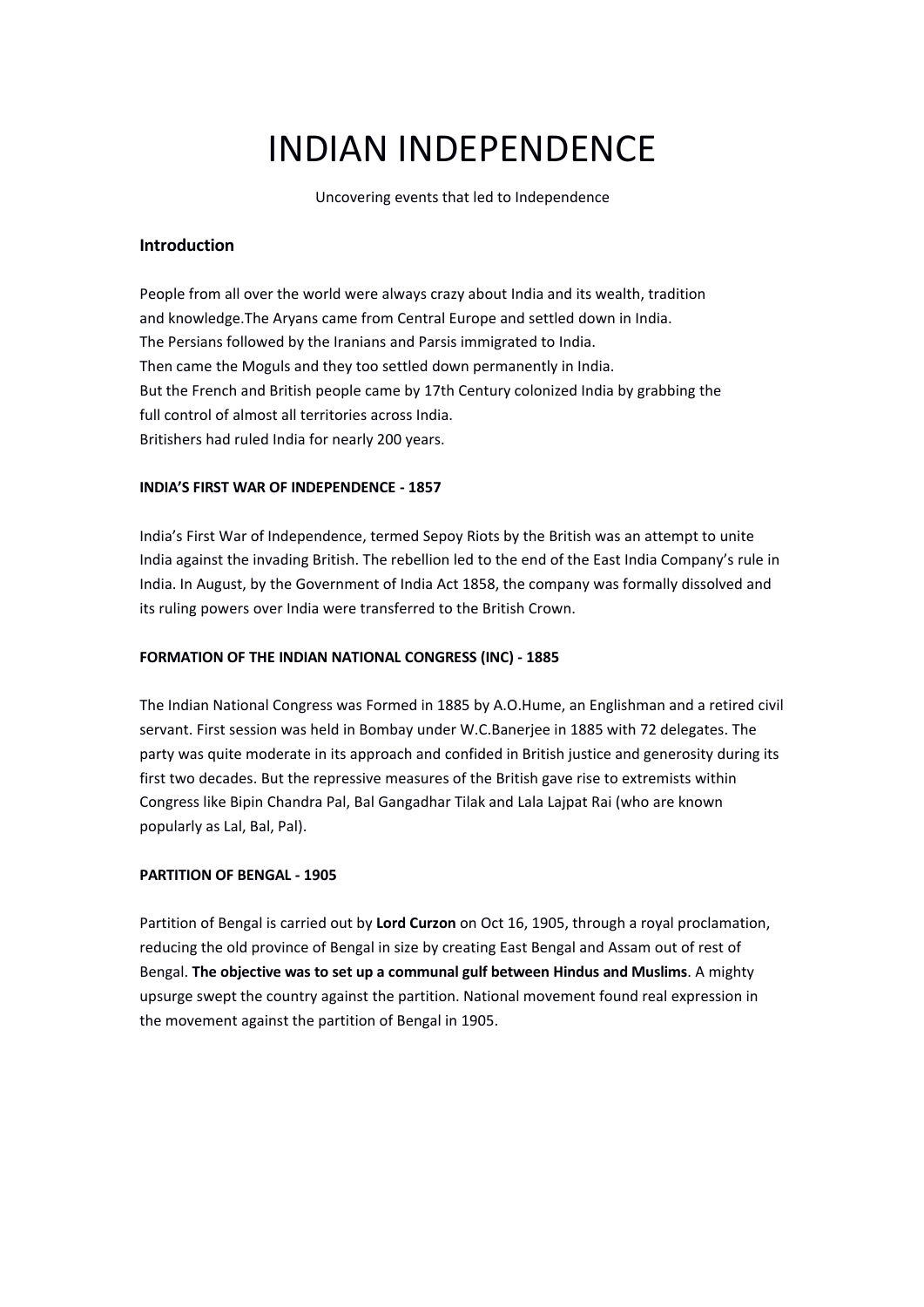## **SWADESHI MOVEMENT - 1905**

Lal Bal Pal (Lala Lajpat Rai, Bal Gangadhar Tilak, and Bipin Chandra Pal), and Aurobindo Ghosh played the important role in 1905's Swadeshi movement. INC took the Swadeshi call first at the Banaras Session by 1905 presided over by G.K.Gokhale. Foreign goods were kept on fire at various places.

# **FORMATION OF MUSILM LEAGUE - 1906**

Muslim league founded in 1906 Under the leadership of Aga Khan, Nawab Salimullah of Dhaka and Nawab Mohsin-ul-Mulk. It was a loyalist, communal and conservative political organization which supported the partition of Bengal, opposed the Swadeshi movement, demanded special safeguards to its community and a separate electorate for Muslims.

# **SPLLITTING OF INDIAN NATIONALCONGRESS - 1907**

The INC split into two groups – **The extremists** and **The moderates,** at the Surat session in 1907. **Extremists were led byBal, Pal, Lal** while the **moderates by G.K.Gokhale**. Besides other constitutional measures, Indian Councils Act or Minto Morley Reforms

# **GHADAR PARTY - 1913**

Ghadar Party was Formed by Lala Hardayal, Taraknath Das and Sohan Singh Bhakna in 1913. The headquarter of the party was at San Francisco.

## **THE ARRIVAL OF MAHATHMA GANDHI - 1915**

Gandhiji returned to India and joined the Indian National Congress. He took leadership of Congress in 1920 and began agitating against the British. On January 26, 1930, the Indian National Congress declared the independence of India which the British did not recognize.

# **HOME RULE MOVEMENT - 1916**

Home Rule Movement Started by B.G.Tilak (by April,1916) at Poona and Annie Besant and S.Subramania Iyer at Adyar, near Madras ( by Sept, 1916). Its Objective is Self – government for India in the British Empire. Tilak linked up the question of Swaraj with the demand for the formation of Linguistic States and education in vernacular language. He gave the slogan: "Swaraj is my birth right and I will have it".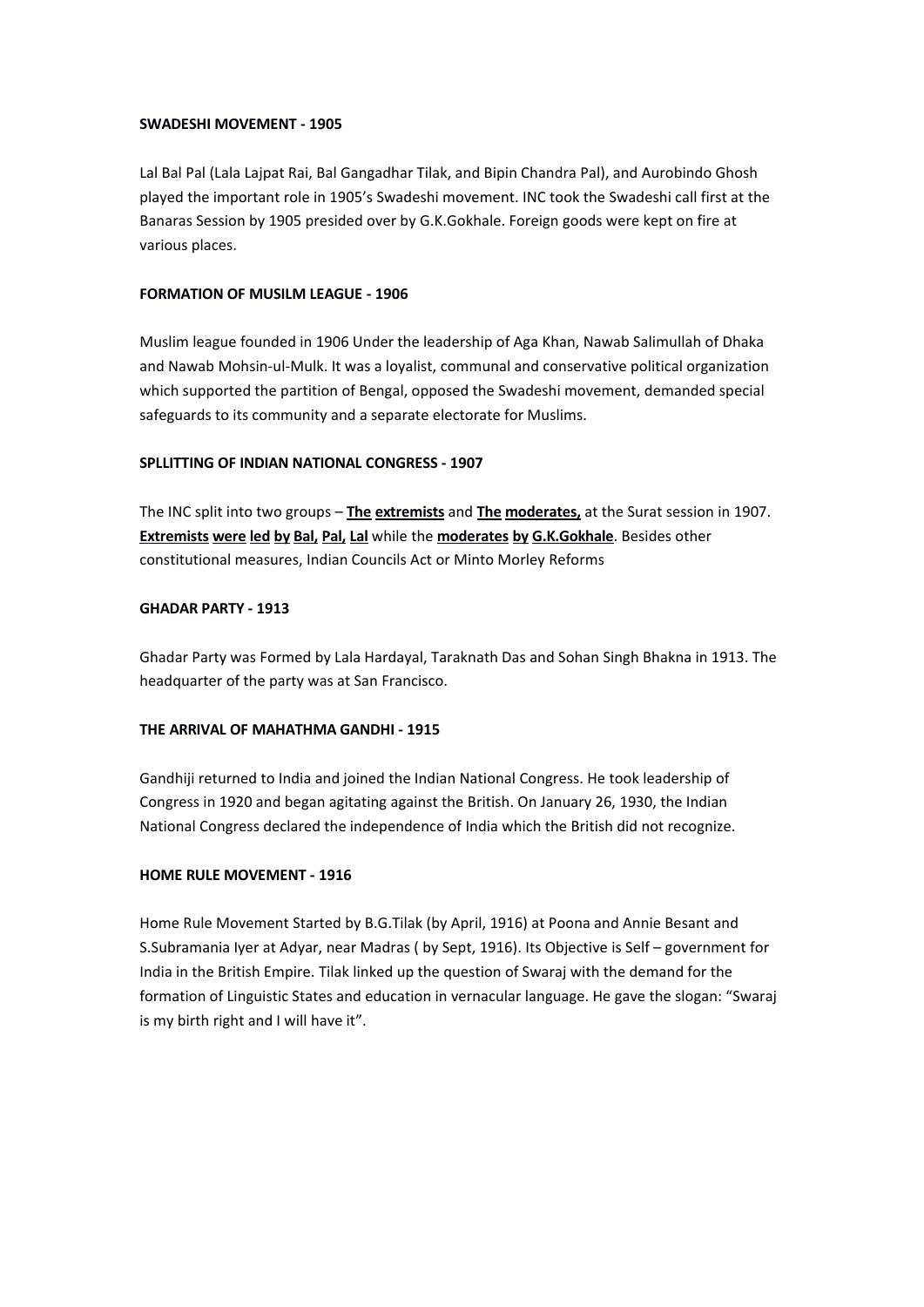## **LUCKNOW PACT - 1916**

Lucknow Pact Happened following a war between Britain and Turkey leading to anti-British feelings among Muslims by 1916. Both INC and separate electorates and both jointly demanded for a representative government and dominion Muslim League concluded this Pact(The status for the country).Congress party had accepted the

#### **ROWLATT ACT - 1919**

Rowlatt Act brought by march 18, 1919 gave unbridled powers to the govt. to arrest and imprison suspects without trial for two years maximum. This law enabled the Government to suspend the right of Habeas Corpus, which had been the foundation of civil liberties in Britain. The act Caused a wave of anger in all sections across the nation. It was the first country-wide agitation by Gandhiji and marked the foundation of the Non Cooperation Movement.

#### **JALLIANWALA BAGH MASSACRE - 1919**

People were agitated over the arrest of Dr. Kitchlu and Dr. Satyapal. On April 13, 1919 - General O' Dyer fires at people who assembled in the Jallianwala agh, Amritsar. As a result hundreds of men, women and children were killed and thousands injured. Rabindranath Tagore returned his Knighthood in protest. Sir Shankaran Nair resigned from Viceroy's Executive Council after this. Hunter Commission was appointed to enquire into it. On March 13, 1940, Sardar Udham Singh killed O'Dyer when the later was addressing a meeting in Caxton Hall, London.

#### **KHILAFAT MOVEMENT - 1920**

Muslims were agitated by the treatment done with Turkey by the British in the treaty that followed the First World War.Two brothers, Mohd Ali and Shaukat Ali started the Khilafat movement by 1920.

#### **NON-COOPERTION MOVEMENT -1920**

Non-cooperation Movement was the first mass-based political movement under Gandhiji. Congress passed the resolution in its Calcutta session in Sept 1920.

## **CHAURA INCIDENT - 1922**

A mob of people at Chauri – Chaura (near Gorakhpur) clashed with police and burnt 22 policemen on February 5, 1922. This compelled Gandhiji to withdraw the Non Cooperation movement on Feb.12, 1922.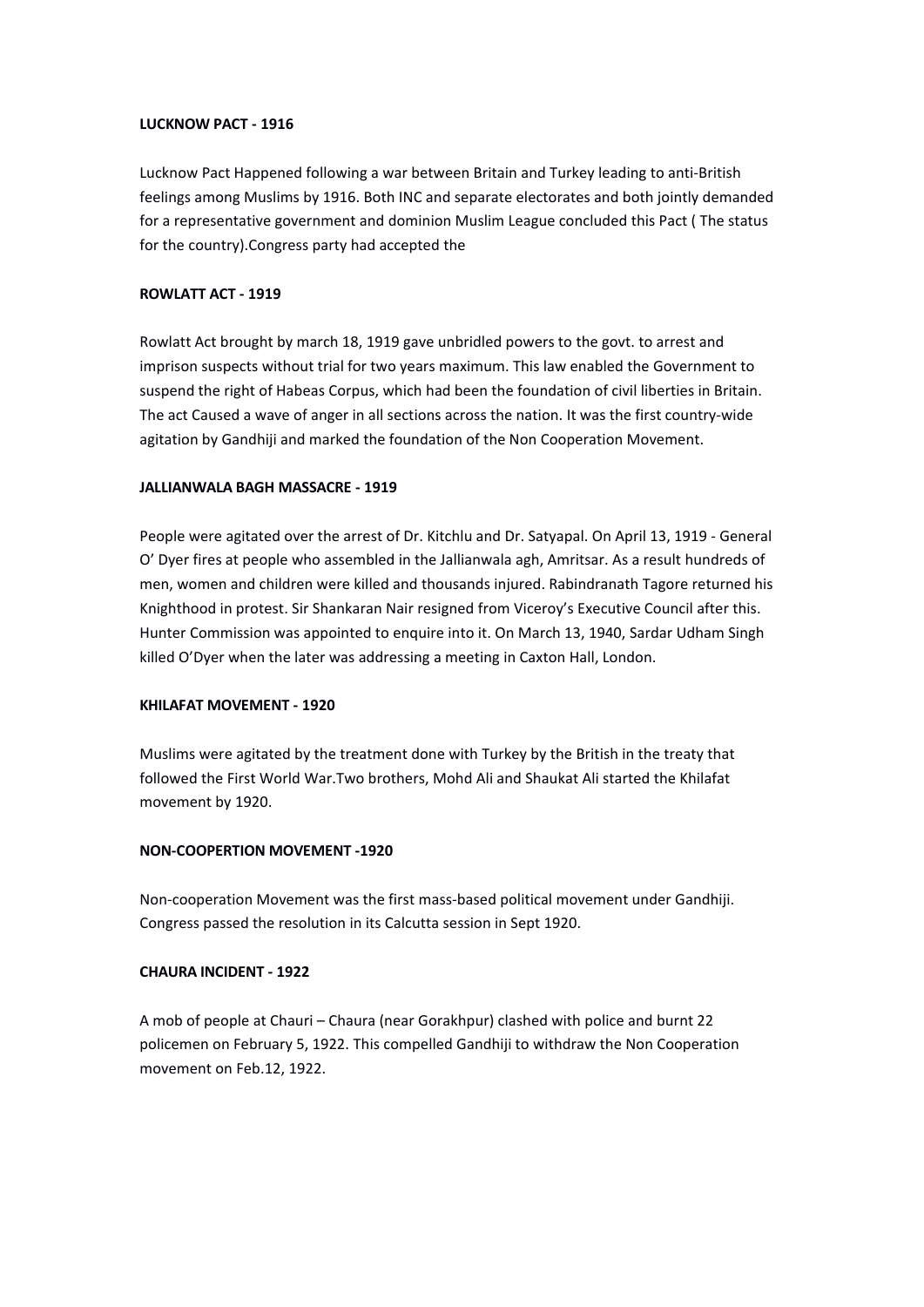#### **SIMON COMMISSION - 1927**

Simon Commission was Constituted under John Simon by 1927, to review the political situation in India and to introduce further reforms and extension of parliamentary democracy. Indian leaders opposed the commission, as there were no Indians in it.The Government used brutal repression and police attacks to break the popular opposition. At Lahore, Lala Lajpat Rai was severely beaten in a lathi-charge. He succumbed to his injuries on Oct.30, 1928.

#### **LAHORE SESSION - 1929**

On Dec.19, 1929 under the President ship of J.L.Nehru, the INC, at its Lahore Session, declared Poorna Swaraj (Complete independence) as its ultimate goal. On Dec.31, 1929, the newly adopted tri-colour flag was unfurled and Jan 26, 1930 was fixed as the First Independence Day, was to be celebrated every year. In remembrance with this only Indian republic day is celebrated by January 26.

#### **DANDI MARCH - 1930**

Dandi March by Gandhiji on 1930 is also called as the Salt Satyagraha. Along with 78 followers, Gandhiji started his march from Sabarmati Ashram on March 12, 1930 for the small village Dandhi to break the salt law. He reached the seashore on Apr 6, 1930. He picked a handful of salt and inaugurated the Civil Disobedience Movement.

#### **FIRST ROUND TABLE CONFERENCE - 1930**

First Round Table conference was the first conference arranged between the British and Indians as equals. It was held on Nov.12, 1930 in London to discuss Simon commission. The conference was Boycotted by INC, Muslim League, Hindu Mahasabha, Liberals and some others were there.

#### **GANDHI IRWIN PACT - 1931**

Moderate Statesman, Sapru, Jaikar and Srinivas Shastri initiated efforts to break the ice between Gandhiji and the government. • Government represented by Irwin and INC by Gandhiji signed a pact on March 5, 1931. • In this the INC called off the civil disobedience movement and agreed to join the second round table conference. The government on its part released the political prisoners and conceded the right to make salt for consumption for villages along the coast

#### **SECOND ROUND TABLECONFERENCE - 1931**

Gandhiji represented the INC and went to London to meet British P.M. Ramsay Macdonald. However, the session was soon deadlocked on the minorities issue and this time separate electorates was demanded not only by Muslims but also by Depressed Classes, Indian Christians and Anglo – Indians.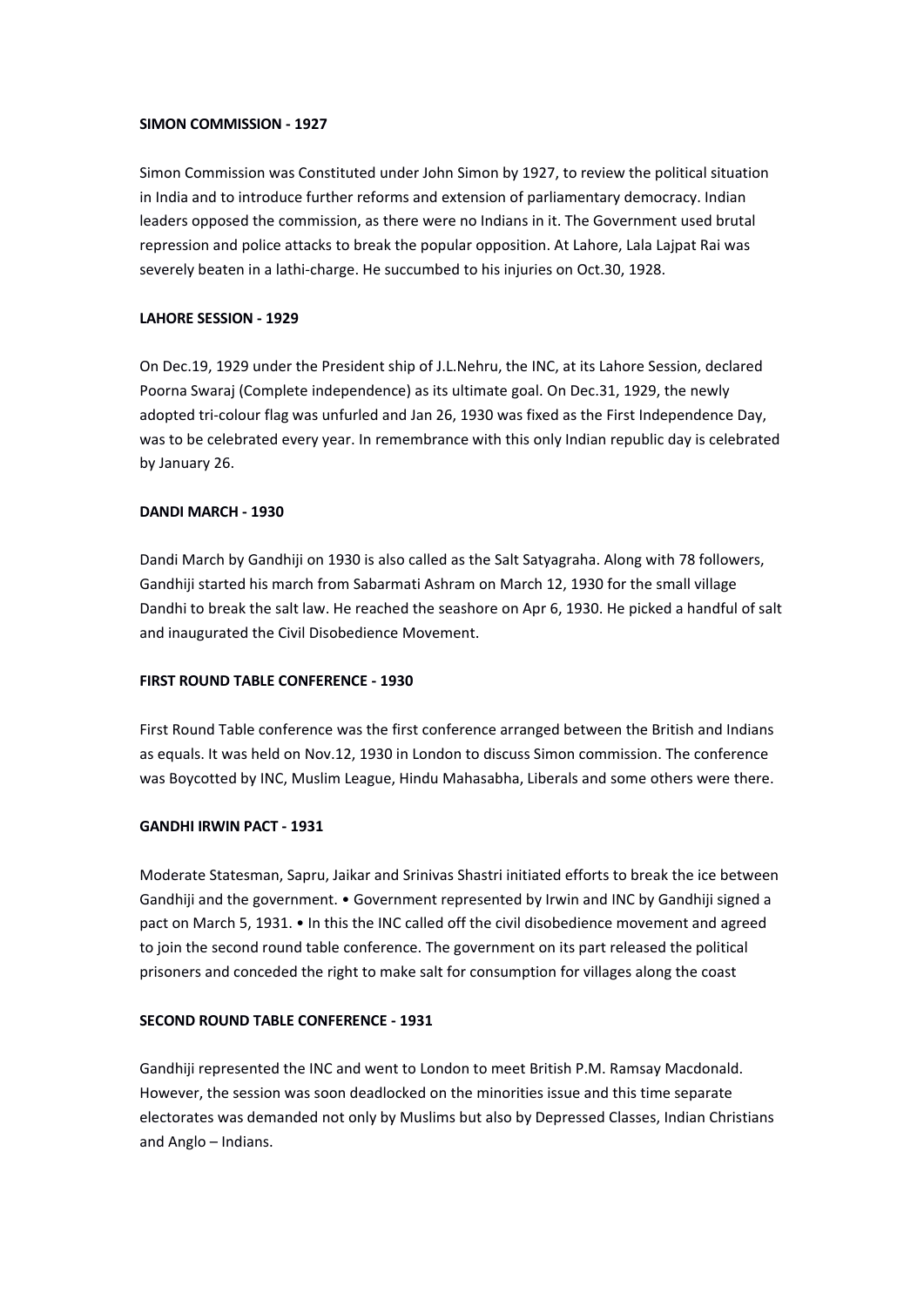## **THIRD ROUND TABLECONFERENCE - 1932**

Third Round Table Conference held at 1932 was proved fruitless as most of the national leaders were in prison. The discussions led to the passing of the Government of India Act 1935

# **THE CRIPPS MISSION - 1942**

In Dec. 1941, Japan entered the World War – II and advanced towards Indian borders. By March 7, 1942, Rangoon fell and Japan occupied the entire SE Asia. The British govt. with a view to getting co-operation from Indians sent Sir Stafford Cripps, leader of the House of Commons to settle terms with the Indian leaders. He offered a draft which proposed dominion status to be granted after the war. Rejected by the Congress as it didn't want to rely upon future promises. Gandhiji termed it as a post dated cheque in a crashing bank.

# **THE QUIT INDIA MOVEMENT - 1942**

The resolution for The Quit India Movement was passed on Aug.8, 1942, at Bombay. Gandhiji gave the slogan 'Do or Die'. On Aug 9, the Congress was banned and its important leaders were arrested. The arrests provoked anger among the masses and, there being no program of action, the movement became spontaneous and violent. Violence spread throughout the country. However the movement was crushed.

## **THE INDIAN NATIONAL ARMY (INA) - 1942**

The Indian National Army was Founded by Ras behari Bose with Captain Mohan Singh. Subhash Chandra Bose secretly escaped from India in 1941, and reached Berlin in Germany. In July 1943, he joined the INA at Singapore. There, Ras behari Bose handed over the leadership to him. The soldiers were mostly raised from Indian soldiers of the British army who had been taken prisoners by the Japanese after they conquered South East.Asia. Two INA head quarters were Rangoon and Singapore . INA had three fighting brigades named after Gandhiji, Azad and Nehru. Rani Jhansi Brigade was an exclusive women force.

# **THE CABINET MISSION PLAN - 1945 - 46**

The struggle for freedom entered a decisive phase in the year 1945-46. The new Labour Party PM.Lord Attlee, made a declaration on March 15, 1946, that British Cabinet Mission (comprising of Lord Pethick Lawrence as Chairman, Sir Stafford Cripps and A.V.Alexander) will visit India. The mission held talks with the INC and Muslim League to bring about acceptance of their proposals. On May 16, 1946, the mission put towards its proposals. It rejected the demand for separate Pakistan and instead a federal union consisting of British India and the Princely States was suggested. Both Congress and Muslims League were